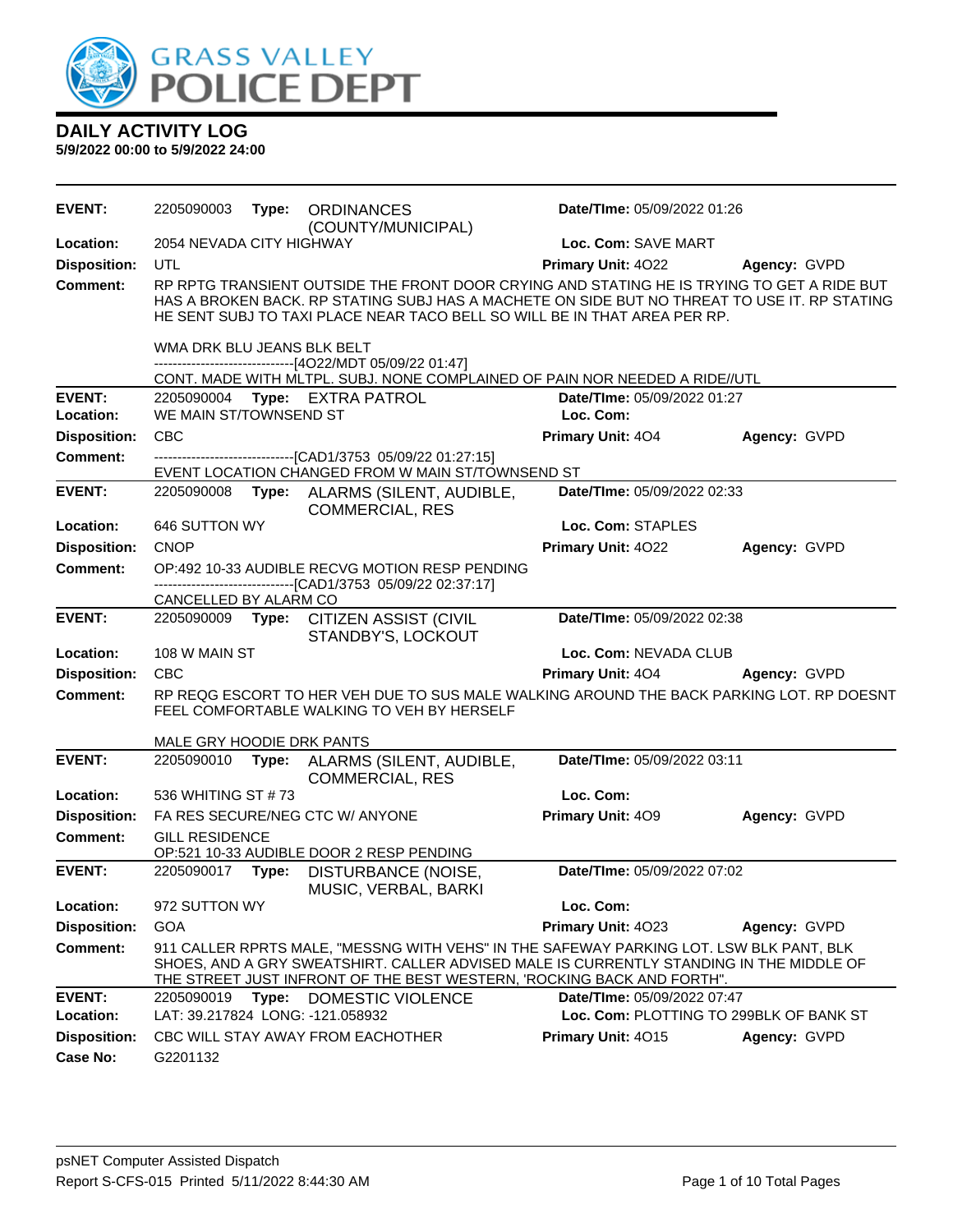

| <b>Comment:</b>                        | PER CHP RECIEVED 911 STATING THERE WAS A DOMESTIC AND THEN HUNG UP<br>-------------------------[CAD3/3980_05/09/22 07:48:19]<br>NEG HISTORY W/PHONE NUMBER<br>-------------------------------[CAD3/3980 05/09/22 07:48:45]<br>ON CB LINE IS OPEN WITH BRIEF YELLING THEN HANGS UP<br>-------------------------------[CAD3/3980 05/09/22 07:50:42]<br>PLOTTING CLOSER TO BANK/HANSEN |                                          |              |
|----------------------------------------|-------------------------------------------------------------------------------------------------------------------------------------------------------------------------------------------------------------------------------------------------------------------------------------------------------------------------------------------------------------------------------------|------------------------------------------|--------------|
|                                        | -------------------------------[CAD3/3980 05/09/22 07:52:27]<br>ADDRESS TO WHERE IT IS PLOTTING IS 221 BANK ST AT THE BROWN RES                                                                                                                                                                                                                                                     |                                          |              |
|                                        | -------------------------------[CAD3/3980 05/09/22 07:57:00]<br>ON ADD CB NEG ANSWER                                                                                                                                                                                                                                                                                                |                                          |              |
|                                        | ------------------------------[CAD4/4132 05/09/22 08:20:05]<br>ISSUED CASE# G2201132 FOR AGENCY GVPD by UNIT 4O15                                                                                                                                                                                                                                                                   |                                          |              |
| <b>EVENT:</b>                          | 2205090022 Type: DISTURBANCE (NOISE,<br>MUSIC, VERBAL, BARKI                                                                                                                                                                                                                                                                                                                        | Date/TIme: 05/09/2022 08:08              |              |
| Location:                              | <b>1263 E MAIN ST</b>                                                                                                                                                                                                                                                                                                                                                               | Loc. Com: GOLD RUN LAUNDROMAT            |              |
| <b>Disposition:</b>                    | <b>CBC</b>                                                                                                                                                                                                                                                                                                                                                                          | <b>Primary Unit: 4023</b>                | Agency: GVPD |
| Comment:                               | RP REQG 1021 REGARDING PEOPLE CALLING HIM NAMES                                                                                                                                                                                                                                                                                                                                     |                                          |              |
| <b>EVENT:</b>                          | 2205090033<br>Type: WELFARE CHECK                                                                                                                                                                                                                                                                                                                                                   | Date/TIme: 05/09/2022 09:09              |              |
| Location:                              | 140 PARK AV                                                                                                                                                                                                                                                                                                                                                                         | Loc. Com: SILVER SPRINGS SCHOOL          |              |
| <b>Disposition:</b>                    | UTL                                                                                                                                                                                                                                                                                                                                                                                 | <b>Primary Unit: 4015</b>                | Agency: GVPD |
| <b>Comment:</b>                        | RP REQ WEL CHECK ON SUBJ UP AGAINST BACK FENCE WITH A BIKE. UNK IF MALE OR FEMALE.                                                                                                                                                                                                                                                                                                  |                                          |              |
| <b>EVENT:</b><br>Location:             | 2205090037<br>Type:<br>ABANDONED VEHICLES<br>315 BUENA VISTA ST                                                                                                                                                                                                                                                                                                                     | Date/TIme: 05/09/2022 09:14<br>Loc. Com: |              |
| <b>Disposition:</b>                    | <b>CBC WARNING ISSUED</b>                                                                                                                                                                                                                                                                                                                                                           | Primary Unit: 4015                       | Agency: GVPD |
| Comment:                               | RP RPTG ABAN WHI NISS PICKUP PARKED SINCE APRIL 20TH, LP 91032V1                                                                                                                                                                                                                                                                                                                    |                                          |              |
| <b>EVENT:</b>                          | 2205090038<br><b>EXTRA PATROL</b><br>Type:                                                                                                                                                                                                                                                                                                                                          | <b>Date/Time: 05/09/2022 09:15</b>       |              |
| <b>Disposition:</b>                    | <b>CBC</b>                                                                                                                                                                                                                                                                                                                                                                          | Primary Unit: 4017                       | Agency: GVPD |
| <b>Comment:</b>                        |                                                                                                                                                                                                                                                                                                                                                                                     |                                          |              |
| <b>EVENT:</b><br>Location:             | 2205090040<br>Type:<br><b>TRAFFIC ACCIDENT</b><br>300 SIERRA COLLEGE DR                                                                                                                                                                                                                                                                                                             | Date/TIme: 05/09/2022 09:19<br>Loc. Com: |              |
| <b>Disposition:</b>                    | <b>RPT</b>                                                                                                                                                                                                                                                                                                                                                                          | Primary Unit: 4023                       | Agency: GVPD |
| Case No:                               | G2201134                                                                                                                                                                                                                                                                                                                                                                            |                                          |              |
| <b>Comment:</b>                        | 911 RPTG 1182, VEHS BLOCKING. REQ ASSIATNCE.                                                                                                                                                                                                                                                                                                                                        |                                          |              |
|                                        | RP IS IN A WHI NISSAN ULTIMA LP: 8FNE038<br>OTHER VEH IS A BLK AUDI Q5 LP: 6TFP980<br>--------------------------------[CAD1/4074_05/09/22 09:27:53]                                                                                                                                                                                                                                 |                                          |              |
|                                        | ADD'T 911 RPTG SHE WI THE ACCIDENT IF INFO IS NEEDED                                                                                                                                                                                                                                                                                                                                |                                          |              |
|                                        | ----------------------------[CAD1/4074_05/09/22 09:28:56]<br>WI ADV WHI NISSAN PULLED OUT IFO BLK AUDI                                                                                                                                                                                                                                                                              |                                          |              |
|                                        | -------------------------------[CAD3/3980 05/09/22 09:42:48]                                                                                                                                                                                                                                                                                                                        |                                          |              |
|                                        | TOW ASSIGNED-KILROYS, 800 E MAIN ST, GRASS VALLEY, 5302733495,<br>-------------------------------[CAD3/3980 05/09/22 09:42:57]                                                                                                                                                                                                                                                      |                                          |              |
|                                        | <b>KILROYS ENRT</b>                                                                                                                                                                                                                                                                                                                                                                 |                                          |              |
|                                        | -------------------------------[CAD4/4132 05/09/22 09:52:11]<br>ISSUED CASE# G2201134 FOR AGENCY GVPD by UNIT 4O23                                                                                                                                                                                                                                                                  |                                          |              |
| <b>EVENT:</b><br>Location:             | 2205090041<br><b>SUBJECT STOP</b><br>Type:<br>276 GATES PL                                                                                                                                                                                                                                                                                                                          | Date/TIme: 05/09/2022 09:20<br>Loc. Com: |              |
|                                        |                                                                                                                                                                                                                                                                                                                                                                                     |                                          |              |
|                                        |                                                                                                                                                                                                                                                                                                                                                                                     |                                          |              |
| <b>Disposition:</b><br><b>Case No:</b> | <b>RPT</b><br>G2201133                                                                                                                                                                                                                                                                                                                                                              | Primary Unit: 4017                       | Agency: GVPD |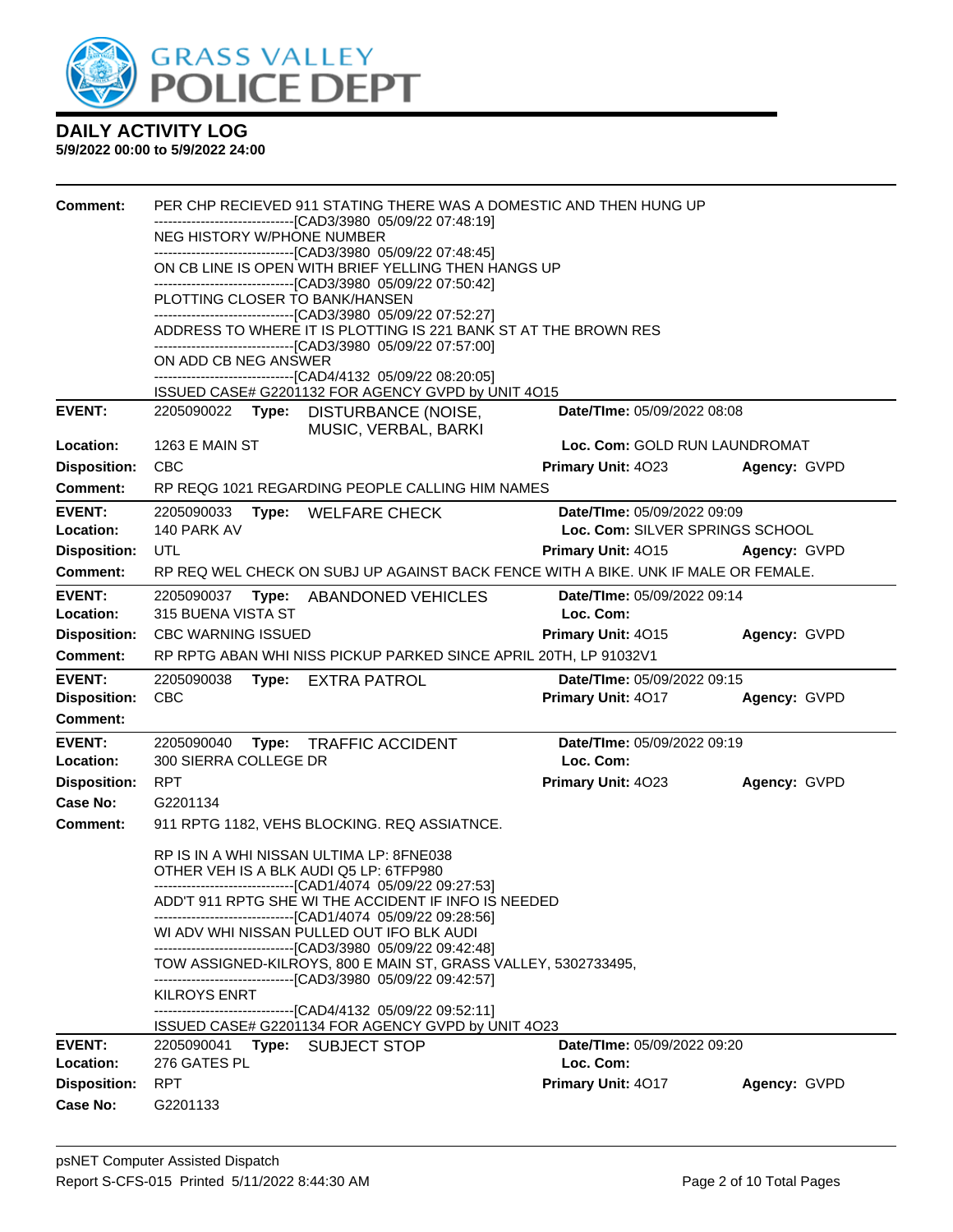

| Comment:            | <b>OUT WITH 1</b>                                                                                                                                                   |                                   |              |
|---------------------|---------------------------------------------------------------------------------------------------------------------------------------------------------------------|-----------------------------------|--------------|
|                     | ------------------------------[CAD3/3980_05/09/22_09:30:58]<br>EVENT LOCATION CHANGED FROM 276 GATES PLACE<br>------------------------[CAD3/3980_05/09/22_09:34:39] |                                   |              |
|                     | ISSUED CASE# G2201133 FOR AGENCY GVPD by UNIT 4017                                                                                                                  |                                   |              |
| <b>EVENT:</b>       | 2205090043 Type: ABANDONED VEHICLES                                                                                                                                 | Date/TIme: 05/09/2022 09:22       |              |
| Location:           | 265 BIGGS AV                                                                                                                                                        | Loc. Com:                         |              |
| <b>Disposition:</b> | <b>CBC</b>                                                                                                                                                          | Primary Unit: 4015                | Agency: GVPD |
| <b>Comment:</b>     | RP RPTG VEH PARKED IN THE MIDDLE OF THE RW FACING THE WRONG DIRECTION THE WHOLE WEEKEND.<br>SILVER TOYR 4RN 7RTB732.                                                |                                   |              |
| <b>EVENT:</b>       | 2205090050<br>Type: 911 UNKNOWN<br>(HANGUPS, ABAN'S)                                                                                                                | Date/TIme: 05/09/2022 09:39       |              |
| Location:           | LAT: 39.22749400 LONG: -121.068316                                                                                                                                  | Loc. Com:                         |              |
| <b>Disposition:</b> | <b>HBD</b>                                                                                                                                                          | <b>Primary Unit:</b>              | Agency: GVPD |
| <b>Comment:</b>     | 911 OPEN LINE UNABLE TO CB<br>***** EVENT CLOSED BY CAD3                                                                                                            |                                   |              |
| <b>EVENT:</b>       | 2205090052 Type: WELFARE CHECK                                                                                                                                      | Date/TIme: 05/09/2022 09:43       |              |
| Location:           | 115 E BERRYHILL DR #3                                                                                                                                               | Loc. Com: VALLEY VIEW APARTMENTS  |              |
| <b>Disposition:</b> | <b>CBC</b>                                                                                                                                                          | Primary Unit: 4017                | Agency: GVPD |
| <b>Comment:</b>     | ---------------------------------[CAD3/3980_05/09/22_09:44:49]<br>EVENT LOCATION CHANGED FROM 115 BERRY HILL 3                                                      |                                   |              |
| <b>EVENT:</b>       | 2205090053 Type: WELFARE CHECK                                                                                                                                      | Date/TIme: 05/09/2022 09:45       |              |
| Location:           | <b>GRASS VALLEY</b>                                                                                                                                                 | Loc. Com:                         |              |
| <b>Disposition:</b> | <b>CBC</b>                                                                                                                                                          | Primary Unit: 4023                | Agency: GVPD |
| <b>Comment:</b>     | RP REQ WEL CHECK ON HER SON WHO LIVESIN THE AREA. LAST HEARD FROM 2-3 YEARS AGO. LAST CTC<br>04/20/2022. REQ 10-21                                                  |                                   |              |
| <b>EVENT:</b>       | 2205090055 Type: SERVICE, CIVIL, SUBPOENA                                                                                                                           | Date/TIme: 05/09/2022 09:46       |              |
| Location:           | 367 CLARK ST                                                                                                                                                        | Loc. Com:                         |              |
| <b>Disposition:</b> | <b>NS</b>                                                                                                                                                           | Primary Unit: 4V78                | Agency: GVPD |
| <b>Comment:</b>     | --------------------------------[CAD3/3980_05/09/22_09:52:51]                                                                                                       |                                   |              |
|                     | EVENT LOCATION CHANGED FROM 367 CLARK ST                                                                                                                            |                                   |              |
| <b>EVENT:</b>       | 2205090063 Type: ANIMALS (ABUSE, LOOSE,<br>FOUND, INJURED)                                                                                                          | Date/TIme: 05/09/2022 10:10       |              |
| Location:           | 49/20 STATE/DORSEY DR                                                                                                                                               | Loc. Com: SB                      |              |
| <b>Disposition:</b> | <b>HBD</b>                                                                                                                                                          | <b>Primary Unit:</b>              | Agency: GVPD |
| <b>Comment:</b>     | 911 RPTG DOG RUNNING ON ONRAMP. MED TAN POSS LAB MIX                                                                                                                |                                   |              |
|                     | ------------------------------[CAD1/4074_05/09/22 10:11:19]                                                                                                         |                                   |              |
|                     | 10-39 CHP<br>$*****$<br>EVENT CLOSED BY CAD4                                                                                                                        |                                   |              |
| <b>EVENT:</b>       | 2205090064<br>Type:<br>TRAFFIC (DUI, PARKING,                                                                                                                       | Date/TIme: 05/09/2022 10:11       |              |
| Location:           | SPEED, HAZ<br>NO CHURCH ST/DORIS DR                                                                                                                                 | Loc. Com:                         |              |
| <b>Disposition:</b> | CBC CONTACT MADE, BOTH OWNERS                                                                                                                                       | Primary Unit: 4015                | Agency: GVPD |
| <b>Comment:</b>     | RP RPTG 2 VEHICLES PARKED IN THE NO PARKING                                                                                                                         |                                   |              |
| <b>EVENT:</b>       | 2205090068<br>Type:                                                                                                                                                 | Date/TIme: 05/09/2022 10:32       |              |
|                     | ANIMALS (ABUSE, LOOSE,<br>FOUND, INJURED)                                                                                                                           |                                   |              |
| Location:           | 639 WHITING ST                                                                                                                                                      | Loc. Com: WAGON HO MOBILE TERRACE |              |
| <b>Disposition:</b> | CBC MOVING ALONG WITH DOG                                                                                                                                           | Primary Unit: 4Z32                | Agency: GVPD |
|                     |                                                                                                                                                                     |                                   |              |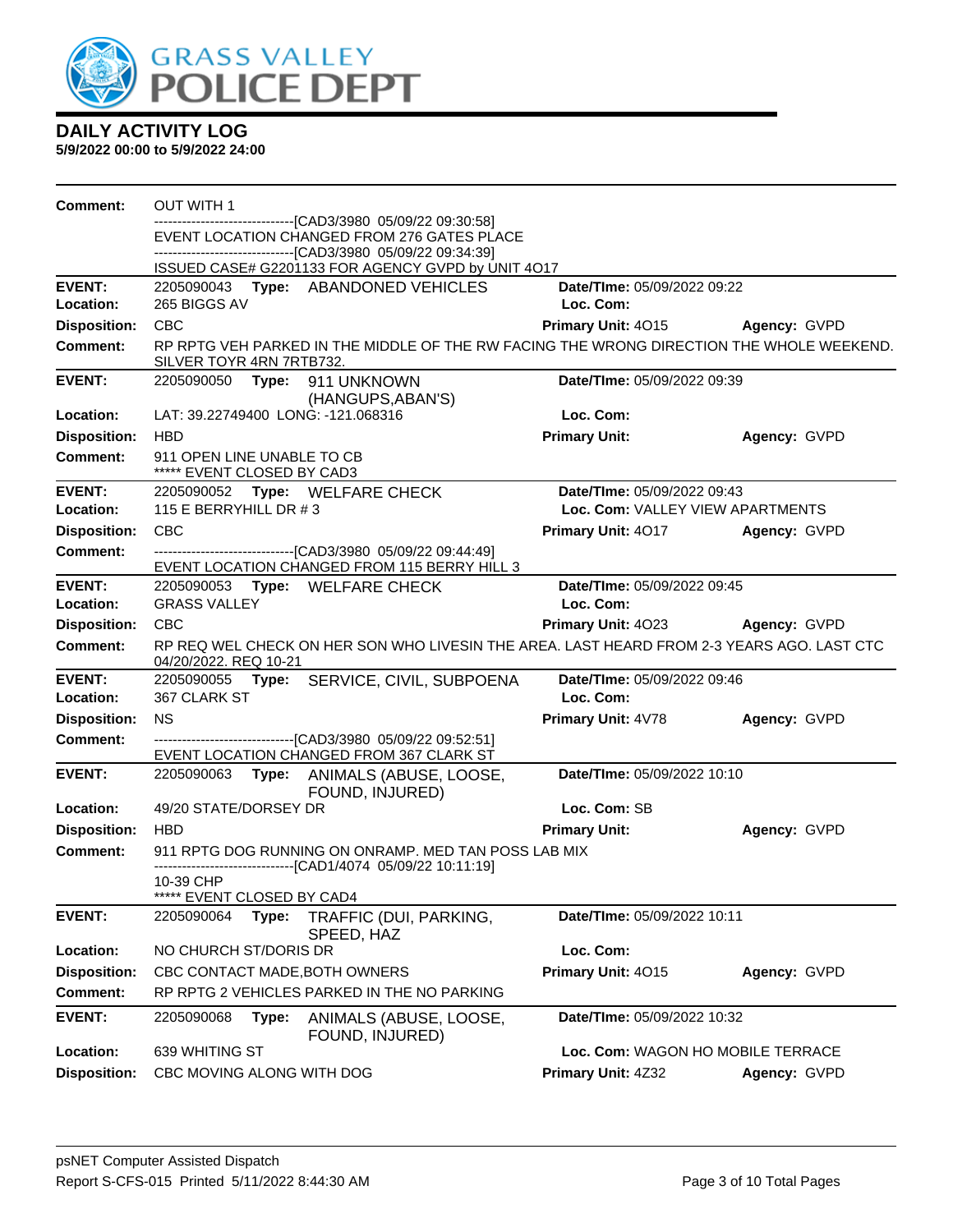

| Comment:                   | RP RPTING A WHITE SUV, WITH A LAGE DOG INSIDE, HAS BEEN THERE FOR SEVERAL HOURS, DOG IS<br>HOWLING.<br>-------------------------------[CAD3/3980 05/09/22 11:08:34]                                  |                                                                                                                                                                                                                                                                       |                                                        |              |  |  |  |
|----------------------------|------------------------------------------------------------------------------------------------------------------------------------------------------------------------------------------------------|-----------------------------------------------------------------------------------------------------------------------------------------------------------------------------------------------------------------------------------------------------------------------|--------------------------------------------------------|--------------|--|--|--|
|                            | 4Z32 ADVISED /PEND                                                                                                                                                                                   |                                                                                                                                                                                                                                                                       |                                                        |              |  |  |  |
| <b>EVENT:</b><br>Location: | 122 LUCAS LN # 1                                                                                                                                                                                     |                                                                                                                                                                                                                                                                       | Date/TIme: 05/09/2022 10:34<br>Loc. Com:               |              |  |  |  |
| <b>Disposition:</b>        | <b>CBC</b>                                                                                                                                                                                           |                                                                                                                                                                                                                                                                       | <b>Primary Unit: 4S3</b>                               | Agency: GVPD |  |  |  |
| <b>Comment:</b>            |                                                                                                                                                                                                      | RP REQ 10-21 FROM SGT REF CASE# G2201120                                                                                                                                                                                                                              |                                                        |              |  |  |  |
| <b>EVENT:</b>              | 2205090075<br>Type:                                                                                                                                                                                  | ANIMALS (ABUSE, LOOSE,<br>FOUND, INJURED)                                                                                                                                                                                                                             | Date/TIme: 05/09/2022 11:08                            |              |  |  |  |
| Location:                  | 251 GLENBROOK DR                                                                                                                                                                                     |                                                                                                                                                                                                                                                                       | Loc. Com:                                              |              |  |  |  |
| <b>Disposition:</b>        | <b>CBC</b>                                                                                                                                                                                           |                                                                                                                                                                                                                                                                       | Primary Unit: 4Z32                                     | Agency: GVPD |  |  |  |
| <b>Comment:</b>            |                                                                                                                                                                                                      | --------------------------------[CAD4/4132 05/09/22 11:09:18]<br>EVENT LOCATION CHANGED FROM 251 GLENNBROOK                                                                                                                                                           |                                                        |              |  |  |  |
| <b>EVENT:</b>              |                                                                                                                                                                                                      | 2205090083 Type: ANIMALS (ABUSE, LOOSE,<br>FOUND, INJURED)                                                                                                                                                                                                            | Date/TIme: 05/09/2022 11:47                            |              |  |  |  |
| <b>Disposition:</b>        | <b>CBC</b>                                                                                                                                                                                           |                                                                                                                                                                                                                                                                       | Primary Unit: 4Z32                                     | Agency: GVPD |  |  |  |
| <b>Comment:</b>            |                                                                                                                                                                                                      |                                                                                                                                                                                                                                                                       |                                                        |              |  |  |  |
| <b>EVENT:</b>              | 2205090088 Type: TRESPASS                                                                                                                                                                            |                                                                                                                                                                                                                                                                       | Date/TIme: 05/09/2022 12:04                            |              |  |  |  |
| Location:                  | IDAHO MARYLAND RD/BRUNSWICK RD                                                                                                                                                                       |                                                                                                                                                                                                                                                                       | Loc. Com: 1/2 MI EAST OF BRUNSWICK                     |              |  |  |  |
| <b>Disposition:</b>        | UTL                                                                                                                                                                                                  |                                                                                                                                                                                                                                                                       | Primary Unit: 4015                                     | Agency: GVPD |  |  |  |
| <b>Comment:</b>            |                                                                                                                                                                                                      | 911 CALLER RPTG TRESPASSING AND ILLEGAL DUMPING AT NEIGHBORS HOUSE. CALL DROPPED                                                                                                                                                                                      |                                                        |              |  |  |  |
|                            | ------------------------------[CAD1/4074 05/09/22 12:06:24]<br>VEH IS A GRN FORD F150 LP: 6D42892. SU LEFT DOT TURNED ON SILK TASSEL<br>-------------------------------[CAD1/4074 05/09/22 12:07:00] |                                                                                                                                                                                                                                                                       |                                                        |              |  |  |  |
|                            |                                                                                                                                                                                                      | RP REFUSED TO GIVE DIGITS FOR EITHER ADDRESS<br>-------------------------------[CAD1/4074 05/09/22 12:51:39]<br>PER 4023 AREA CHECK CONDUCTED POSS SU LISTED IN CALL                                                                                                  |                                                        |              |  |  |  |
| <b>EVENT:</b>              |                                                                                                                                                                                                      |                                                                                                                                                                                                                                                                       | Date/TIme: 05/09/2022 12:41                            |              |  |  |  |
| Location:                  | 2054 NEVADA CITY HIGHWAY                                                                                                                                                                             |                                                                                                                                                                                                                                                                       | Loc. Com: SAVE MART                                    |              |  |  |  |
| <b>Disposition:</b>        | CBC 4023                                                                                                                                                                                             |                                                                                                                                                                                                                                                                       | <b>Primary Unit:</b>                                   | Agency: GVPD |  |  |  |
| <b>Comment:</b>            | EVENT CALL TYPE CHANGED FROM ALL                                                                                                                                                                     | -------------------------------[CAD1/4074 05/09/22 12:52:19]<br>EVENT LOCATION CHANGED FROM SAVEMART<br>***** EVENT CLOSED BY CAD1 WITH COMMENT-4O23                                                                                                                  |                                                        |              |  |  |  |
| <b>EVENT:</b><br>Location: | 2205090098 Type: ALL OTHERS<br>415 CENTRAL AV                                                                                                                                                        |                                                                                                                                                                                                                                                                       | Date/TIme: 05/09/2022 12:45<br>Loc. Com: MEMORIAL PARK |              |  |  |  |
| <b>Disposition:</b>        | <b>CBC</b>                                                                                                                                                                                           |                                                                                                                                                                                                                                                                       | Primary Unit: 4S3                                      | Agency: GVPD |  |  |  |
| Comment:                   |                                                                                                                                                                                                      | -------------------------------[CAD1/4074 05/09/22 12:52:41]<br>EVENT LOCATION CHANGED FROM MEMORIAL PARK                                                                                                                                                             |                                                        |              |  |  |  |
| <b>EVENT:</b><br>Location: | 126 WE BERRYHILL DR # 205                                                                                                                                                                            | 2205090102 Type: DOMESTIC VIOLENCE                                                                                                                                                                                                                                    | Date/TIme: 05/09/2022 12:59<br>Loc. Com:               |              |  |  |  |
| <b>Disposition:</b>        | <b>CBC</b>                                                                                                                                                                                           |                                                                                                                                                                                                                                                                       | Primary Unit: 4K19                                     | Agency: GVPD |  |  |  |
| <b>Comment:</b>            |                                                                                                                                                                                                      | RP RPTG HER EX-SIGNIFICANT OTHER IS ABUSING PAIN MEDICATION. RP ADV SHE IS ALSO HIS<br>CAREGIVER. RP STATES SHE IS A VI OF DOMESTIC VIOLENCE. REQ 10-21.<br>------------------[4K19/MDT 05/09/22 14:03]<br>RP WAS REFERRED TO CBV FOR ADDITIONAL RESOURCES. NEG CRIME |                                                        |              |  |  |  |
| <b>EVENT:</b>              | 2205090103<br>Type:                                                                                                                                                                                  | DISTURBANCE (NOISE,<br>MUSIC, VERBAL, BARKI                                                                                                                                                                                                                           | Date/TIme: 05/09/2022 13:09                            |              |  |  |  |
| Location:                  | 200 DORSEY DR #33                                                                                                                                                                                    |                                                                                                                                                                                                                                                                       | Loc. Com:                                              |              |  |  |  |
| <b>Disposition:</b>        | <b>CBC</b>                                                                                                                                                                                           |                                                                                                                                                                                                                                                                       | Primary Unit: 4023                                     | Agency: GVPD |  |  |  |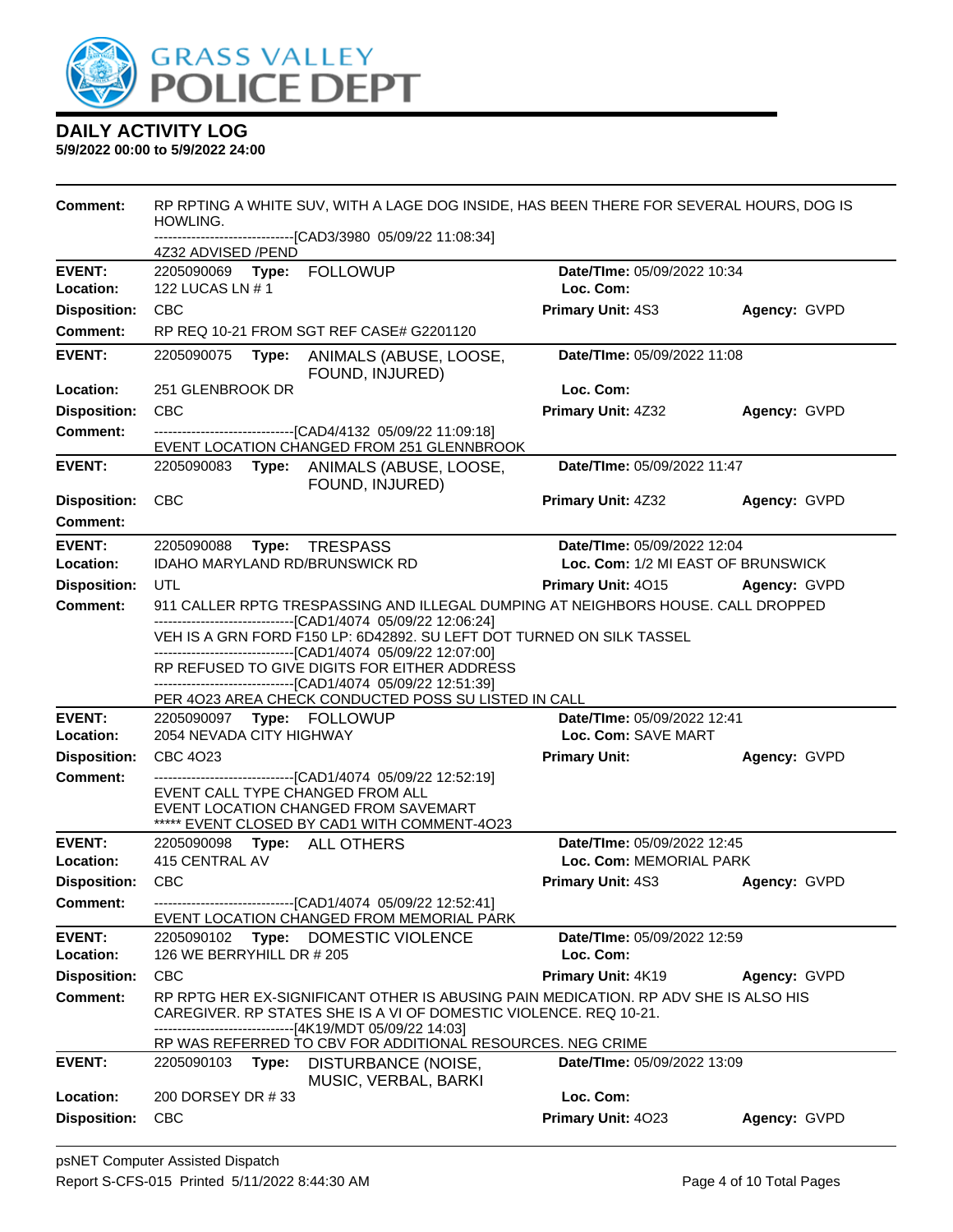

| <b>Comment:</b>                   | 911 CALLER RPTS BF JUST BEAT HER UP AND TOOK OFF IN A WHITE PICKUP TRCK NEG INJURY, DOES<br>NOT WANT EMS RESPONSE LSW BLK AND WHITE AND RED SHIRT SUS HAS A KNIFE IN LEFT POCKET<br>CALLER WANTED THE SUS TO REMAIN ANNON CALLER SAID SHE WOULD NOT PROVIDE THE NAME OF THE<br>SUSPECT UNTIL LAW ENFORCEMENT LOCATED HIM AND THEN PROVIDED THE ADDRESS TO POSSIBLE<br>SUSPECT LISTED<br>--------------------------------[CAD4/4132 05/09/22 13:13:34] |                                 |                     |  |  |  |
|-----------------------------------|-------------------------------------------------------------------------------------------------------------------------------------------------------------------------------------------------------------------------------------------------------------------------------------------------------------------------------------------------------------------------------------------------------------------------------------------------------|---------------------------------|---------------------|--|--|--|
|                                   | SUS DAMAGED CALLERS VEHICLE TOO<br>-------------------------------[CAD4/4132 05/09/22 13:15:11]                                                                                                                                                                                                                                                                                                                                                       |                                 |                     |  |  |  |
|                                   | 911 CALLER SEEMED TO BE UNDER H&S                                                                                                                                                                                                                                                                                                                                                                                                                     |                                 |                     |  |  |  |
| <b>EVENT:</b><br><b>Location:</b> | 2205090110 Type: VEH CITES, VIN, TOWS, DUI<br>Date/TIme: 05/09/2022 13:25<br><b>CARPENTER ST/SCOTIA PINES CR</b><br>Loc. Com: ACF THE MAILBOXES                                                                                                                                                                                                                                                                                                       |                                 |                     |  |  |  |
|                                   | INF BEAT INFO PER 4015, STAYING AT AIR BNB                                                                                                                                                                                                                                                                                                                                                                                                            |                                 |                     |  |  |  |
| <b>Disposition:</b>               |                                                                                                                                                                                                                                                                                                                                                                                                                                                       | <b>Primary Unit:</b>            | Agency: GVPD        |  |  |  |
| <b>Comment:</b>                   | RP RPTG GRY FORD F350 5VDF996 PARKED AT THE LOCATION EVEN AFTER OFFICERS ASKED THEM TO<br><b>MOVE</b><br>***** EVENT CLOSED BY CAD1 WITH COMMENT-BEAT INFO PER 4015, STAYING AT AIR BNB                                                                                                                                                                                                                                                               |                                 |                     |  |  |  |
| <b>EVENT:</b>                     | 2205090111<br>Type: VEHICLE STOP                                                                                                                                                                                                                                                                                                                                                                                                                      | Date/TIme: 05/09/2022 13:26     |                     |  |  |  |
| Location:                         | DORSEY DR/SEGSWORTH WY                                                                                                                                                                                                                                                                                                                                                                                                                                | Loc. Com:                       |                     |  |  |  |
| <b>Disposition:</b>               | <b>WA</b>                                                                                                                                                                                                                                                                                                                                                                                                                                             | Primary Unit: 4K19              | Agency: GVPD        |  |  |  |
| <b>Comment:</b>                   | License:<br>RED HONDA CIVIC PAPER PLATES                                                                                                                                                                                                                                                                                                                                                                                                              |                                 |                     |  |  |  |
|                                   | -------------------------------[CAD1/4074 05/09/22 13:26:19]                                                                                                                                                                                                                                                                                                                                                                                          |                                 |                     |  |  |  |
|                                   | EVENT LOCATION CHANGED FROM DORSEY/SEGGSWORTH                                                                                                                                                                                                                                                                                                                                                                                                         |                                 |                     |  |  |  |
| <b>EVENT:</b>                     | 2205090112 Type: ORDINANCES<br>(COUNTY/MUNICIPAL)                                                                                                                                                                                                                                                                                                                                                                                                     | Date/TIme: 05/09/2022 13:26     |                     |  |  |  |
| Location:                         | 565 BRUNSWICK RD                                                                                                                                                                                                                                                                                                                                                                                                                                      | Loc. Com: FINANCIAL CONSULTANTS |                     |  |  |  |
| <b>Disposition:</b>               | CBC 98T                                                                                                                                                                                                                                                                                                                                                                                                                                               | <b>Primary Unit: 4017</b>       | Agency: GVPD        |  |  |  |
| <b>Comment:</b>                   | <b>TRANSIENT ISSUE</b>                                                                                                                                                                                                                                                                                                                                                                                                                                |                                 |                     |  |  |  |
|                                   | -------------------------------[CAD1/4074_05/09/22 13:32:43]<br>EVENT LOCATION CHANGED FROM 565 BRUNSWICK                                                                                                                                                                                                                                                                                                                                             |                                 |                     |  |  |  |
| <b>EVENT:</b>                     | Type: DRUGS (ANY NARCOTIC<br>2205090114<br><b>RELATED OFFENSE)</b>                                                                                                                                                                                                                                                                                                                                                                                    | Date/TIme: 05/09/2022 13:29     |                     |  |  |  |
| Location:                         | 1345 WHISPERING PINES LN                                                                                                                                                                                                                                                                                                                                                                                                                              | Loc. Com: RIDGE MEDICAL GROUP   |                     |  |  |  |
| <b>Disposition:</b>               | CBC COLLECTED FOR DESTRUCTION                                                                                                                                                                                                                                                                                                                                                                                                                         | Primary Unit: 4015              | <b>Agency: GVPD</b> |  |  |  |
| <b>Comment:</b>                   | RP IS WORKING IN THE AREA, FOUND A BACKPACK FULL OF DRUG PARAPHERNALIA, WANTS SOMEONE<br>COME COLLECT THE BACKPACK AND ITEMS.                                                                                                                                                                                                                                                                                                                         |                                 |                     |  |  |  |
| <b>EVENT:</b>                     | 2205090115 Type: ALL OTHERS                                                                                                                                                                                                                                                                                                                                                                                                                           | Date/TIme: 05/09/2022 13:41     |                     |  |  |  |
| Location:                         | PLEASANT ST/CHAPEL ST                                                                                                                                                                                                                                                                                                                                                                                                                                 | Loc. Com:                       |                     |  |  |  |
| <b>Disposition:</b>               | CBC 98T                                                                                                                                                                                                                                                                                                                                                                                                                                               | Primary Unit: 4017              | Agency: GVPD        |  |  |  |
| <b>Comment:</b>                   | ----------------------------------[CAD1/4074 05/09/22 13:41:41]<br>EVENT LOCATION CHANGED FROM PLEASANT/CHAPEL                                                                                                                                                                                                                                                                                                                                        |                                 |                     |  |  |  |
| <b>EVENT:</b>                     | 2205090116<br><b>SUSPICIOUS CIRCUMSTANCE</b><br>Type:<br>(VEHICLE, PERSON                                                                                                                                                                                                                                                                                                                                                                             | Date/TIme: 05/09/2022 13:44     |                     |  |  |  |
| Location:                         | 1249 EA MAIN ST                                                                                                                                                                                                                                                                                                                                                                                                                                       | Loc. Com: PINE STREET BURGERS   |                     |  |  |  |
| <b>Disposition:</b>               | CBC 98M                                                                                                                                                                                                                                                                                                                                                                                                                                               | Primary Unit: 4023              | Agency: GVPD        |  |  |  |
| <b>Comment:</b>                   | WHITE JEEP WRANGLER, 3 YEARS EXPIRED TAGS, VEH LOOKS LIKE IT WAS TOWED TO THE PARKING LOT.<br>THERE WAS A MALE, TALKING TO HIMSELF ABOUT SAID JEEP, CALLER FELT IT WAS AN ODD SITUATION<br>AND WANTED TO REPORT IT.<br>-------------------------------[4O23/MDT 05/09/22 13:58]                                                                                                                                                                       |                                 |                     |  |  |  |
|                                   | VEH IS SECURED AND LEGALLY PARKED IN PRIVATE LOT. UTL SUBJECT POSSIBLY RELATED TO VEH. CBC                                                                                                                                                                                                                                                                                                                                                            |                                 |                     |  |  |  |
| <b>EVENT:</b>                     | 2205090117 Type: THREATS                                                                                                                                                                                                                                                                                                                                                                                                                              | Date/TIme: 05/09/2022 13:48     |                     |  |  |  |
| Location:                         | 320 BENNETT ST # 11                                                                                                                                                                                                                                                                                                                                                                                                                                   | Loc. Com:                       |                     |  |  |  |
| <b>Disposition:</b>               | <b>RPT</b>                                                                                                                                                                                                                                                                                                                                                                                                                                            | Primary Unit: 4015              | Agency: GVPD        |  |  |  |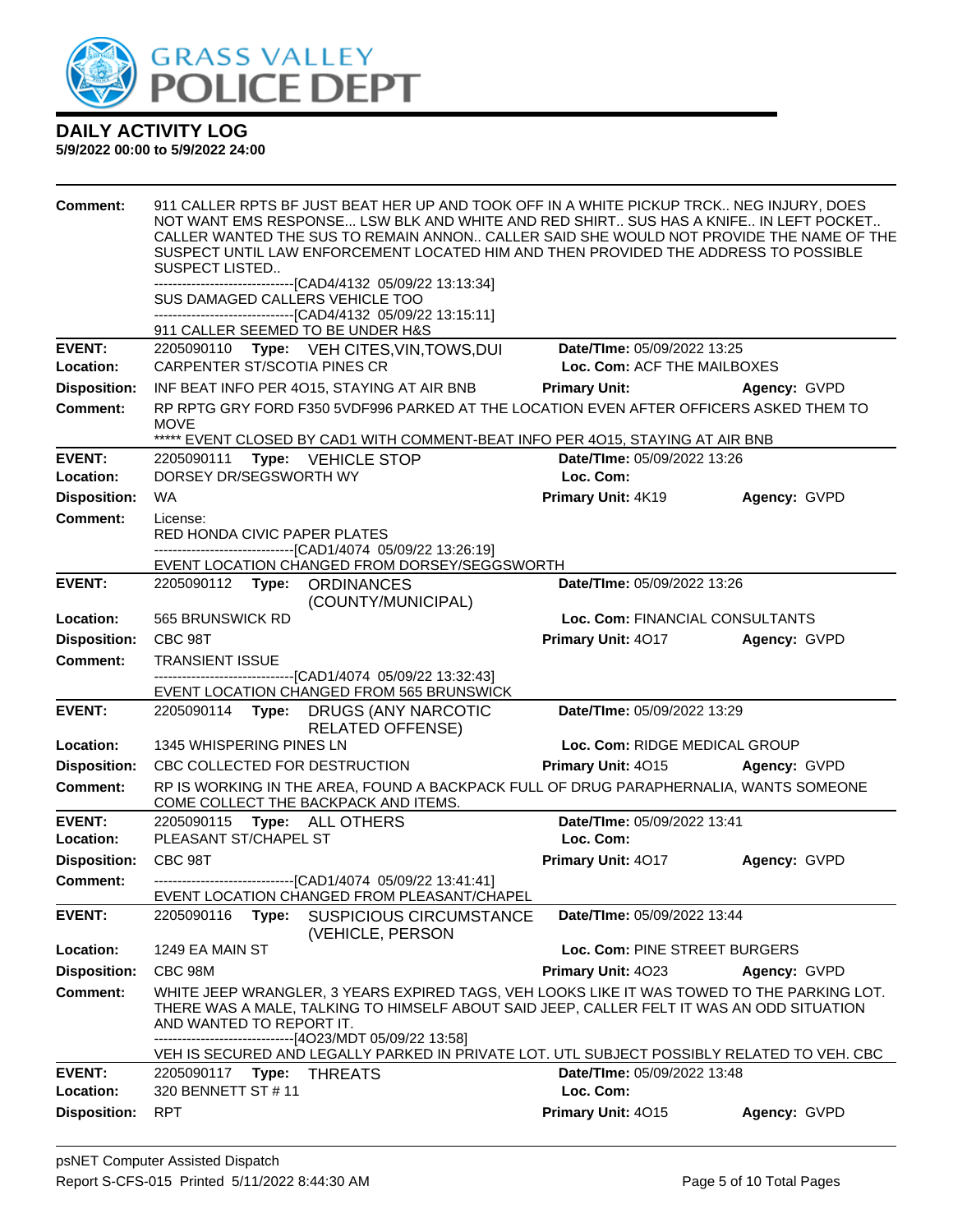

| Case No:                               | G2201135                                                                                                                                                                                                                                                                 |       |                                                                                                                   |                                                                                                                                                                     |                                        |  |
|----------------------------------------|--------------------------------------------------------------------------------------------------------------------------------------------------------------------------------------------------------------------------------------------------------------------------|-------|-------------------------------------------------------------------------------------------------------------------|---------------------------------------------------------------------------------------------------------------------------------------------------------------------|----------------------------------------|--|
| Comment:                               | BEHAVIOR HEALTH AT GVPD LOBBY W/ CLIENT RPTG SHE KEEPS GETTING TEXTS STATING SHE WILL END<br>UP IN A DITCH AND HE WILL HARM HER. SU HAS CUSTODY OF THEIR SON AND RP IS ALSO CONCERNED<br>WITH HIS SAFETY.<br>------------------------------[CAD1/4074 05/09/22 14:41:56] |       |                                                                                                                   |                                                                                                                                                                     |                                        |  |
|                                        |                                                                                                                                                                                                                                                                          |       | ISSUED CASE# G2201135 FOR AGENCY GVPD by UNIT 4O15                                                                |                                                                                                                                                                     |                                        |  |
| <b>EVENT:</b>                          |                                                                                                                                                                                                                                                                          |       | 2205090120 Type: VANDALISM                                                                                        | Date/TIme: 05/09/2022 14:13                                                                                                                                         |                                        |  |
| Location:                              | 170 EA MAIN ST                                                                                                                                                                                                                                                           |       |                                                                                                                   | Loc. Com: PARKING LOT                                                                                                                                               |                                        |  |
| <b>Disposition:</b>                    | <b>DISPLAY</b>                                                                                                                                                                                                                                                           |       | CBC CBC PENDING CALL BACK FROM OWNER OF                                                                           | Primary Unit: 4K19                                                                                                                                                  | Agency: GVPD                           |  |
| <b>Comment:</b>                        |                                                                                                                                                                                                                                                                          |       | UNKN WHEN OR WHO CAUSED THE DAMAGE.                                                                               | CALLER ADVISED THE GLASS OF A HISTORICAL DISPLAY AT ABOVE LOCATION HAS BEEN PUNCHED OUT.                                                                            |                                        |  |
| <b>EVENT:</b>                          |                                                                                                                                                                                                                                                                          |       | 2205090127 Type: EXTRA PATROL                                                                                     | Date/TIme: 05/09/2022 14:38                                                                                                                                         |                                        |  |
| Location:                              | 605 SO AUBURN ST                                                                                                                                                                                                                                                         |       |                                                                                                                   |                                                                                                                                                                     | Loc. Com: EMPIRE PROFESSIONAL BUILDING |  |
| <b>Disposition:</b>                    |                                                                                                                                                                                                                                                                          |       | INF PASSING TO NIGHT SHIFT PER 4017                                                                               | <b>Primary Unit:</b>                                                                                                                                                | Agency: GVPD                           |  |
| <b>Comment:</b>                        |                                                                                                                                                                                                                                                                          |       | SLEEPING IN THE BUSHES. NEG SUBJS THERE CURRENTLY                                                                 | RP RPTG UNDER THE STAIRS ONGOING ISSUES OF CAMPING, LITTERING AND DEFECATING. SUBJS ALSO<br>***** EVENT CLOSED BY CAD1 WITH COMMENT-PASSING TO NIGHT SHIFT PER 4017 |                                        |  |
| <b>EVENT:</b>                          |                                                                                                                                                                                                                                                                          |       | 2205090129 Type: VEHICLE STOP                                                                                     | Date/TIme: 05/09/2022 14:44                                                                                                                                         |                                        |  |
| Location:                              | RICHARDSON ST/NO AUBURN ST                                                                                                                                                                                                                                               |       |                                                                                                                   | Loc. Com:                                                                                                                                                           |                                        |  |
| <b>Disposition:</b>                    | <b>WA</b>                                                                                                                                                                                                                                                                |       |                                                                                                                   | Primary Unit: 4023                                                                                                                                                  | Agency: GVPD                           |  |
| <b>Comment:</b>                        | License: 312L29 State: NV                                                                                                                                                                                                                                                |       |                                                                                                                   |                                                                                                                                                                     |                                        |  |
|                                        |                                                                                                                                                                                                                                                                          |       | --------------------------------[CAD1/4074 05/09/22 14:44:48]<br>EVENT LOCATION CHANGED FROM RICHARDSON/SO AUBURN |                                                                                                                                                                     |                                        |  |
| <b>EVENT:</b>                          |                                                                                                                                                                                                                                                                          |       | 2205090130 Type: WELFARE CHECK                                                                                    | Date/TIme: 05/09/2022 14:54                                                                                                                                         |                                        |  |
| Location:                              | 275 DORSEY DR # 25                                                                                                                                                                                                                                                       |       |                                                                                                                   | Loc. Com:                                                                                                                                                           |                                        |  |
| <b>Disposition:</b>                    | CBC BOLO CANCEL                                                                                                                                                                                                                                                          |       |                                                                                                                   | Primary Unit: 4023                                                                                                                                                  | Agency: GVPD                           |  |
| <b>Comment:</b>                        |                                                                                                                                                                                                                                                                          |       | RP WANTS A FU ON INCIDENT #2205070066.<br>-------------------------------[CAD1/4074_05/09/22_15:01:13]            |                                                                                                                                                                     |                                        |  |
|                                        |                                                                                                                                                                                                                                                                          |       | EVENT CALL TYPE CHANGED FROM FU                                                                                   |                                                                                                                                                                     |                                        |  |
| <b>EVENT:</b>                          |                                                                                                                                                                                                                                                                          |       | 2205090131 Type: TRAFFIC (DUI, PARKING,<br>SPEED, HAZ                                                             | Date/TIme: 05/09/2022 14:58                                                                                                                                         |                                        |  |
| Location:                              | 49/20 RAMP STATE/EA MAIN ST                                                                                                                                                                                                                                              |       |                                                                                                                   | Loc. Com: SB                                                                                                                                                        |                                        |  |
| <b>Disposition:</b>                    | <b>HBD</b>                                                                                                                                                                                                                                                               |       |                                                                                                                   | <b>Primary Unit:</b>                                                                                                                                                | Agency: GVPD                           |  |
| <b>Comment:</b>                        |                                                                                                                                                                                                                                                                          |       |                                                                                                                   | 911 CALLER RPT HZRD IN THE ROADWAY, LARGE BOX WITH CLOTHING XRED TO CHP                                                                                             |                                        |  |
|                                        | <b>VOICED</b>                                                                                                                                                                                                                                                            |       | -------------------------------[CAD1/4074 05/09/22 15:01:32]                                                      |                                                                                                                                                                     |                                        |  |
|                                        | ***** EVENT CLOSED BY CAD1                                                                                                                                                                                                                                               |       |                                                                                                                   |                                                                                                                                                                     |                                        |  |
| <b>EVENT:</b>                          | 2205090134                                                                                                                                                                                                                                                               |       | Type: 911 UNKNOWN<br>(HANGUPS, ABAN'S)                                                                            | Date/TIme: 05/09/2022 15:14                                                                                                                                         |                                        |  |
| Location:                              | 111 BANK ST                                                                                                                                                                                                                                                              |       |                                                                                                                   | Loc. Com: UPS STORE                                                                                                                                                 |                                        |  |
| <b>Disposition:</b>                    | <b>HBD</b>                                                                                                                                                                                                                                                               |       |                                                                                                                   | <b>Primary Unit:</b>                                                                                                                                                | Agency: GVPD                           |  |
| Comment:                               | CALFIRE                                                                                                                                                                                                                                                                  |       |                                                                                                                   | 911 ABND 2ND CALLER FOR AN XRAY THAT FELL WHILE AT THE UPS STORE CALL WAS XRED TO                                                                                   |                                        |  |
|                                        | ***** EVENT CLOSED BY CAD2                                                                                                                                                                                                                                               |       | ------------------------[CAD2/4132 05/09/22 15:16:26]<br>EVENT CALL TYPE CHANGED FROM ALA                         | EVENT LOCATION CHANGED FROM LAT: 39.21801600 LONG: -121.061118 GRASS VALLEY                                                                                         |                                        |  |
| <b>EVENT:</b>                          | 2205090136                                                                                                                                                                                                                                                               | Type: | <b>COMMUNITY POLICING</b><br><b>ACTION</b>                                                                        | Date/TIme: 05/09/2022 15:27                                                                                                                                         |                                        |  |
| <b>Disposition:</b><br><b>Comment:</b> | <b>CBC</b>                                                                                                                                                                                                                                                               |       |                                                                                                                   | Primary Unit: 4017                                                                                                                                                  | Agency: GVPD                           |  |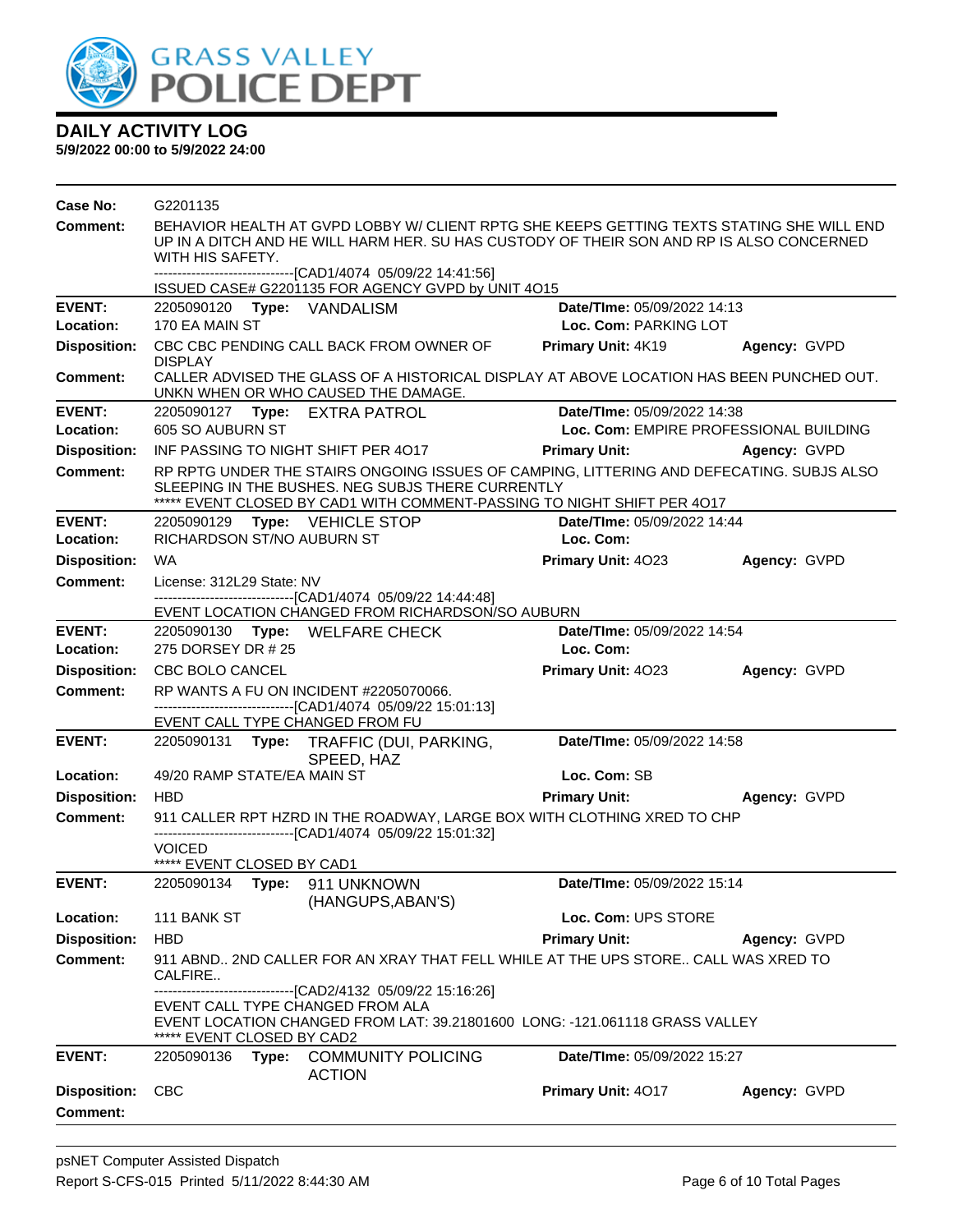

| <b>EVENT:</b>       | 2205090138                             |       | Type: TRAFFIC (DUI, PARKING,<br>SPEED, HAZ                                                                                                                                         | Date/TIme: 05/09/2022 15:29      |              |
|---------------------|----------------------------------------|-------|------------------------------------------------------------------------------------------------------------------------------------------------------------------------------------|----------------------------------|--------------|
| <b>Location:</b>    |                                        |       | BANNER LAVA CAP RD/NEVADA CITY HY                                                                                                                                                  | Loc. Com:                        |              |
| <b>Disposition:</b> | UTL                                    |       |                                                                                                                                                                                    | <b>Primary Unit: 4017</b>        | Agency: GVPD |
| <b>Comment:</b>     | AND JEANS/ TRANSFER TO CHP             |       | 911 MALE IN THE MIDDLE OF THE RW SCREAMING AT PEOPLE/ WMA SHORT HAIR, LSW RED SWEATSHIRT<br>-------------------------------[CAD1/4074_05/09/22_15:33:44]                           |                                  |              |
|                     |                                        |       | EVENT CALL TYPE CHANGED FROM DIS                                                                                                                                                   |                                  |              |
|                     |                                        |       | ------------------------[CAD3/3980 05/09/22 15:38:43]                                                                                                                              |                                  |              |
| <b>EVENT:</b>       |                                        |       | 1039 CHP UTL ON THE GRASS VALLEY SIDE                                                                                                                                              | Date/TIme: 05/09/2022 15:31      |              |
|                     |                                        |       | (HANGUPS, ABAN'S)                                                                                                                                                                  |                                  |              |
| Location:           |                                        |       | LAT: 39.21801600 LONG: -121.061118                                                                                                                                                 | Loc. Com:                        |              |
| <b>Disposition:</b> | <b>HBD</b>                             |       |                                                                                                                                                                                    | <b>Primary Unit:</b>             | Agency: GVPD |
| <b>Comment:</b>     | 911 ABAN                               |       |                                                                                                                                                                                    |                                  |              |
|                     |                                        |       | -------------------------------[CAD3/3980_05/09/22_15:32:53]                                                                                                                       |                                  |              |
|                     | C4 ON CB<br>***** EVENT CLOSED BY CAD3 |       |                                                                                                                                                                                    |                                  |              |
| <b>EVENT:</b>       |                                        |       | 2205090141 Type: SUBJECT STOP                                                                                                                                                      | Date/TIme: 05/09/2022 15:42      |              |
| <b>Location:</b>    | 271 GATES PL                           |       |                                                                                                                                                                                    | Loc. Com:                        |              |
| <b>Disposition:</b> | CBC 98T                                |       |                                                                                                                                                                                    | Primary Unit: 4017               | Agency: GVPD |
| Comment:            | OW 1                                   |       |                                                                                                                                                                                    |                                  |              |
|                     |                                        |       | -------------------------------[CAD1/4074 05/09/22 15:42:33]                                                                                                                       |                                  |              |
| <b>EVENT:</b>       |                                        |       | EVENT LOCATION CHANGED FROM 271 GATES<br>2205090142 Type: WELFARE CHECK                                                                                                            | Date/TIme: 05/09/2022 15:48      |              |
| Location:           | 115 E BERRYHILL DR #3                  |       |                                                                                                                                                                                    | Loc. Com: VALLEY VIEW APARTMENTS |              |
| <b>Disposition:</b> | <b>CBC NEG 1146</b>                    |       |                                                                                                                                                                                    | <b>Primary Unit: 4023</b>        | Agency: GVPD |
| <b>Comment:</b>     |                                        |       | RP RPTG SHE WAS JUST LL WITH HER GRANDSON AND HE APPEARED TO BE OUT OF IT AND JUST WENT<br>UNRESPONSIVE. HISTORY OF THE GRANDSON BEING 1146 UNK METHOD AND HISTORY OF USING DRUGS. |                                  |              |
|                     | RP WANTS TO REMAIN ANON                |       | -------------------------------[CAD3/3980 05/09/22 15:50:33]                                                                                                                       |                                  |              |
|                     |                                        |       | -------------------------------[CAD3/3980 05/09/22 15:50:51]                                                                                                                       |                                  |              |
| <b>EVENT:</b>       |                                        |       | RP WANTS 1021 FROM OFFICER AFTER CHECK<br>2205090146 Type: TRAFFIC ACCIDENT                                                                                                        | Date/TIme: 05/09/2022 15:56      |              |
| Location:           | <b>BRUNSWICK RD/SUTTON WY</b>          |       |                                                                                                                                                                                    | Loc. Com:                        |              |
| <b>Disposition:</b> | <b>RPT INFO EXCHANGE</b>               |       |                                                                                                                                                                                    | Primary Unit: 4023               | Agency: GVPD |
| Case No:            | G2201136                               |       |                                                                                                                                                                                    |                                  |              |
| <b>Comment:</b>     |                                        |       | 911 1182 IN THE P LOT OF VALENTINAS, WHI HONDA CIVIC LP 6NFG232 VS GRY TESLA MODEL S LP 8XGE891                                                                                    |                                  |              |
|                     |                                        |       | ISSUED CASE# G2201136 FOR AGENCY GVPD by UNIT 4O23                                                                                                                                 |                                  |              |
| <b>EVENT:</b>       | 2205090149                             | Type: | 911                                                                                                                                                                                | Date/TIme: 05/09/2022 16:02      |              |
| Location:           | 600 FREEMAN LN                         |       | UNKNOWN/HANGUPS, ABANS                                                                                                                                                             | Loc. Com: TRIPPS                 |              |
| <b>Disposition:</b> | <b>HBD</b>                             |       |                                                                                                                                                                                    | <b>Primary Unit:</b>             | Agency: GVPD |
| <b>Comment:</b>     | 911                                    |       |                                                                                                                                                                                    |                                  |              |
| <b>EVENT:</b>       | 2205090151                             | Type: | PROPERTY LOST OR FOUND                                                                                                                                                             | Date/TIme: 05/09/2022 16:17      |              |
| Location:           | 112 PLEASANT ST                        |       |                                                                                                                                                                                    | Loc. Com:                        |              |
| <b>Disposition:</b> | <b>RPT</b>                             |       |                                                                                                                                                                                    | Primary Unit: 4K19               | Agency: GVPD |
| <b>Case No:</b>     | G2201137                               |       |                                                                                                                                                                                    |                                  |              |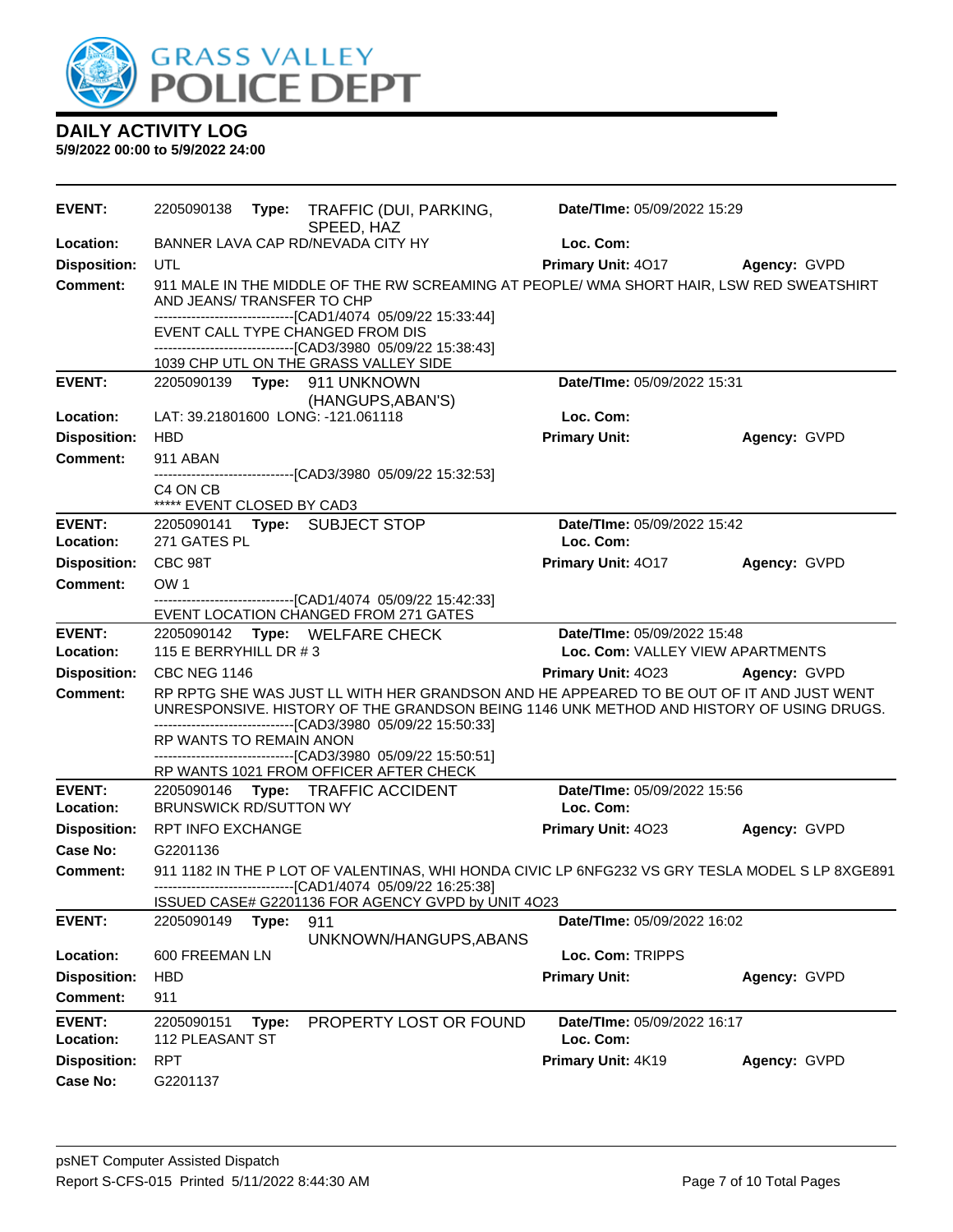

| Comment:            |                                               |       | 911 RPTG 20002 OCC'D 10 AGO. SU VEH WHI FORD F150 LP: 34722W1. VI VEH IS A LK GMC SUV LP: 8LHF981.<br>RP IS UNINVOLVED. SU WAS DRIVING 23103 AND THREW OUT A LOCK BOX INTO THE MIDDLE OF THE |                               |                                          |
|---------------------|-----------------------------------------------|-------|----------------------------------------------------------------------------------------------------------------------------------------------------------------------------------------------|-------------------------------|------------------------------------------|
|                     | <b>STREET</b>                                 |       |                                                                                                                                                                                              |                               |                                          |
|                     |                                               |       | ------------------------[CAD1/4074_05/09/22 16:31:22]                                                                                                                                        |                               |                                          |
|                     |                                               |       | EVENT CALL TYPE CHANGED FROM TA                                                                                                                                                              |                               |                                          |
|                     |                                               |       | --------------------[CAD1/4074_05/09/22 16:31:23]<br>ISSUED CASE# G2201137 FOR AGENCY GVPD by UNIT 4K19                                                                                      |                               |                                          |
| <b>EVENT:</b>       | 2205090160                                    | Type: | TRAFFIC (DUI, PARKING,                                                                                                                                                                       | Date/TIme: 05/09/2022 17:02   |                                          |
|                     |                                               |       | SPEED, HAZ                                                                                                                                                                                   |                               |                                          |
| Location:           | 2054 NEVADA CITY HIGHWAY                      |       |                                                                                                                                                                                              | Loc. Com: SAVE MART           |                                          |
| <b>Disposition:</b> | UTL MSG LEFT                                  |       |                                                                                                                                                                                              | <b>Primary Unit: 4023</b>     | Agency: GVPD                             |
| <b>Comment:</b>     |                                               |       | RP RPTG SUBJ PARKING IN HANDICAP THAT ARE NOT HANDICAP. SUBJ ARE THERE TO GET TACOS FROM<br>THE NEW PLACE. RP ADV CURRENTLY THERE IS A PSYCHEDLIC VAN PARKED THERE. REQ 10-21.               |                               |                                          |
| <b>EVENT:</b>       | 2205090161                                    |       | Type: CITIZEN ASSIST (CIVIL<br>STANDBY'S, LOCKOUT                                                                                                                                            | Date/TIme: 05/09/2022 17:03   |                                          |
| Location:           | 1262 SUTTON WY                                |       |                                                                                                                                                                                              |                               | Loc. Com: HOSPITALITY HOUSE 530 271 7144 |
| <b>Disposition:</b> | <b>CBC</b>                                    |       |                                                                                                                                                                                              | Primary Unit: 4S3             | Agency: GVPD                             |
| Comment:            | <b>CLEARANCE X3</b>                           |       |                                                                                                                                                                                              |                               |                                          |
| <b>EVENT:</b>       | 2205090162                                    | Type: | DISTURBANCE (NOISE,<br>MUSIC, VERBAL, BARKI                                                                                                                                                  | Date/TIme: 05/09/2022 17:06   |                                          |
| Location:           | SUTTON WY/DORSEY DR                           |       |                                                                                                                                                                                              | Loc. Com:                     |                                          |
|                     |                                               |       |                                                                                                                                                                                              |                               |                                          |
| <b>Disposition:</b> | <b>UTL</b>                                    |       |                                                                                                                                                                                              | Primary Unit: 4023            | Agency: GVPD                             |
| <b>Comment:</b>     |                                               |       | 911 MALE BEATING A FEMALE IN THE BACK OF A VEH/ RP IS UNABLE TO GIVE VEH DESC AND TURNED                                                                                                     |                               |                                          |
|                     |                                               |       | AROUND TO GET IT AND THE VEH WAS GONE. ONLY DESC 4D SEDAN                                                                                                                                    |                               |                                          |
|                     | <b>VOICED</b>                                 |       | -----------------[CAD1/4074 05/09/22 17:07:52]                                                                                                                                               |                               |                                          |
| <b>EVENT:</b>       | 2205090163                                    |       | Type: TRAFFIC ACCIDENT                                                                                                                                                                       | Date/TIme: 05/09/2022 17:09   |                                          |
| Location:           | 290 SIERRA COLLEGE DR                         |       |                                                                                                                                                                                              | Loc. Com:                     |                                          |
| <b>Disposition:</b> | <b>CBC</b>                                    |       |                                                                                                                                                                                              | Primary Unit: 4023            | Agency: GVPD                             |
| <b>Comment:</b>     |                                               |       | RP RPTG ANOTHER CUSTOMERS CART HIT HIS IS CAR AND THE OTHER PARTY DENIED THEY DID<br>ANYTHING, OCCURED 1.5 HRS AGO REQG 1021                                                                 |                               |                                          |
| <b>EVENT:</b>       | 2205090167                                    | Type: | ALARMS (SILENT, AUDIBLE,                                                                                                                                                                     | Date/TIme: 05/09/2022 17:33   |                                          |
| Location:           | <b>1120 E MAIN ST</b>                         |       | <b>COMMERCIAL, RES</b>                                                                                                                                                                       | Loc. Com: NATURALLY YOU SALON |                                          |
| <b>Disposition:</b> | CBC SECURE UN K REASON                        |       |                                                                                                                                                                                              | Primary Unit: 4023            | Agency: GVPD                             |
| Comment:            | SIDE DOOR<br><b>AUDIBLE</b><br><b>RSP NEG</b> |       |                                                                                                                                                                                              |                               |                                          |
| <b>EVENT:</b>       | 2205090178                                    | Type: | <b>TRAFFIC ACCIDENT</b>                                                                                                                                                                      | Date/TIme: 05/09/2022 18:52   |                                          |
| Location:           | 692 FREEMAN LN # A                            |       |                                                                                                                                                                                              | Loc. Com: RALEYS              |                                          |
| <b>Disposition:</b> | RPT 555 RPT TAKEN                             |       |                                                                                                                                                                                              | Primary Unit: 409             | Agency: GVPD                             |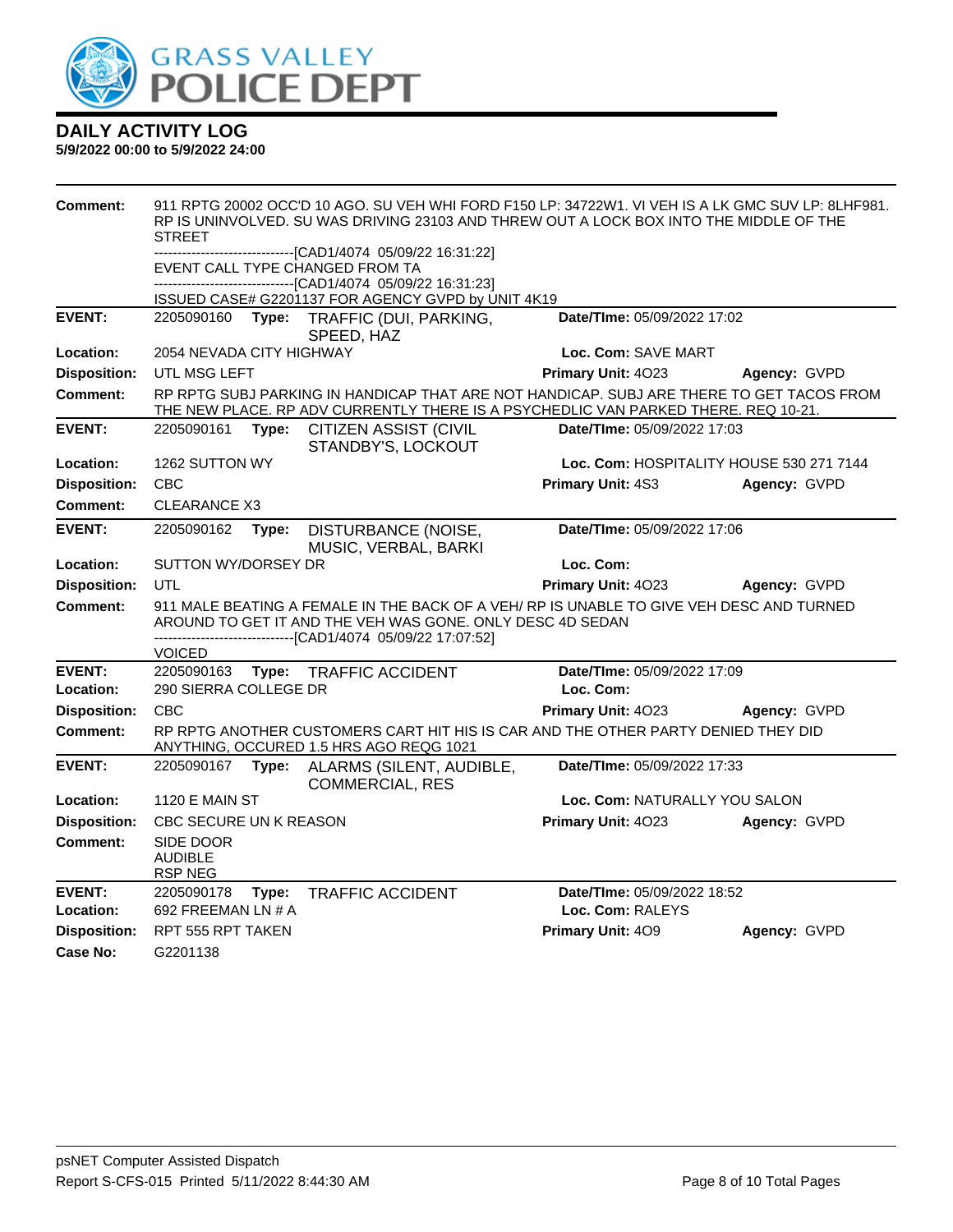

| <b>Comment:</b>     | 911 OPEN LINE BAD RECEPTION |       |                                                                                                                                                                    |                                                                                             |                                         |
|---------------------|-----------------------------|-------|--------------------------------------------------------------------------------------------------------------------------------------------------------------------|---------------------------------------------------------------------------------------------|-----------------------------------------|
|                     |                             |       | --------------------------[CAD3/4051_05/09/22 18:53:49]                                                                                                            | EVENT LOCATION CHANGED FROM LAT: 39.20282900 LONG: -121.064883 GRASS VALLEY                 |                                         |
|                     |                             |       | --------------------------------[CAD3/4051 05/09/22 18:55:13]                                                                                                      |                                                                                             |                                         |
|                     |                             |       | VEH WHI TOYT CAMRY. SU VEH BLK HOND ACCORD                                                                                                                         | RP BACK ON 911 RPTG 20002. RP KNOWS SU WHO IS IN THE STORE CURRENTLY. RP STANDING NEX TO VI |                                         |
|                     |                             |       | --------------------------------[CAD3/4051 05/09/22 18:55:18]                                                                                                      |                                                                                             |                                         |
|                     |                             |       | EVENT CALL TYPE CHANGED FROM 911                                                                                                                                   |                                                                                             |                                         |
|                     | <b>VOICED</b>               |       | ----------------------------[CAD1/4074_05/09/22 18:57:56]                                                                                                          |                                                                                             |                                         |
|                     |                             |       | -------------------------------[CAD1/3753 05/09/22 19:20:30]                                                                                                       |                                                                                             |                                         |
|                     |                             |       | ISSUED CASE# G2201138 FOR AGENCY GVPD by UNIT 4O9                                                                                                                  |                                                                                             |                                         |
| <b>EVENT:</b>       |                             |       | 2205090180 Type: 911 UNKNOWN<br>(HANGUPS, ABAN'S)                                                                                                                  | Date/TIme: 05/09/2022 19:14                                                                 |                                         |
| Location:           | 131 MAINHART DR             |       |                                                                                                                                                                    | Loc. Com:                                                                                   |                                         |
| <b>Disposition:</b> | <b>HBD</b>                  |       |                                                                                                                                                                    | <b>Primary Unit:</b>                                                                        | Agency: GVPD                            |
| <b>Comment:</b>     | 911 HANG UP NOTHING HEARD   |       |                                                                                                                                                                    |                                                                                             |                                         |
|                     |                             |       | --------------------------------[CAD3/4051 05/09/22 19:15:13]                                                                                                      |                                                                                             |                                         |
|                     |                             |       | ---------------------[CAD3/4051_05/09/22 19:15:24]                                                                                                                 | EVENT LOCATION CHANGED FROM LAT: 39.21078900 LONG: -121.060591 GRASS VALLEY                 |                                         |
|                     |                             |       | ON CALLBACK, ACCIDENTAL CODE 4                                                                                                                                     |                                                                                             |                                         |
|                     | ***** EVENT CLOSED BY CAD3  |       |                                                                                                                                                                    |                                                                                             |                                         |
| <b>EVENT:</b>       | 2205090184                  |       | Type: ORDINANCES<br>(COUNTY/MUNICIPAL)                                                                                                                             | Date/TIme: 05/09/2022 19:57                                                                 |                                         |
| Location:           | 841 SUTTON WY               |       |                                                                                                                                                                    |                                                                                             | Loc. Com: VALENTINAS ORGANIC BISTRO AND |
|                     |                             |       |                                                                                                                                                                    | <b>BAKERY</b>                                                                               |                                         |
| <b>Disposition:</b> | <b>CBC SUBJ LEFT</b>        |       |                                                                                                                                                                    | <b>Primary Unit: 4022</b>                                                                   | Agency: GVPD                            |
| Comment:            |                             |       |                                                                                                                                                                    | RP RPTG WMA BALD BLU JKT BLK PANTS REFUSING TO LEAVE AND "GETTING MOUTHY" WITH RP           |                                         |
| <b>EVENT:</b>       | 2205090187                  |       | Type: EXTRA PATROL                                                                                                                                                 | Date/TIme: 05/09/2022 20:30                                                                 |                                         |
| <b>Disposition:</b> |                             |       |                                                                                                                                                                    | Primary Unit: 4022                                                                          | Agency: GVPD                            |
| Comment:            |                             |       |                                                                                                                                                                    |                                                                                             |                                         |
| <b>EVENT:</b>       | 2205090192                  | Type: | <b>CITIZEN ASSIST (CIVIL</b><br>STANDBY'S, LOCKOUT                                                                                                                 | Date/TIme: 05/09/2022 20:52                                                                 |                                         |
| Location:           | 841 OLD TUNNEL RD #32       |       |                                                                                                                                                                    | Loc. Com:                                                                                   |                                         |
| <b>Disposition:</b> | <b>CBC ASSIST PROVIDED</b>  |       |                                                                                                                                                                    | Primary Unit: 4022                                                                          | Agency: GVPD                            |
| <b>Comment:</b>     |                             |       |                                                                                                                                                                    | 911 CHP XFER RPTG SHE IS LOCKED OUT OF MAIN ENTRANCE TO BLDG. REQG ASSISTANCE               |                                         |
| <b>EVENT:</b>       | 2205090193                  |       | Type: 911 UNKNOWN<br>(HANGUPS, ABAN'S)                                                                                                                             | Date/TIme: 05/09/2022 21:04                                                                 |                                         |
| Location:           | <b>1381 E MAIN ST</b>       |       |                                                                                                                                                                    | Loc. Com: STATION HOUSE LIQUORS                                                             |                                         |
| <b>Disposition:</b> | CBC 1148 PROVIDED TO ER     |       |                                                                                                                                                                    | Primary Unit: 4022                                                                          | Agency: GVPD                            |
| <b>Comment:</b>     |                             |       | 911 XFER TO CALFIRE FOR RP STATING HES COLD                                                                                                                        |                                                                                             |                                         |
|                     |                             |       | -------------------------------[CAD3/4051 05/09/22 21:04:23]<br>RP WAS HOSTILE WITH DISPATCH AND CALFIRE                                                           |                                                                                             |                                         |
|                     | CALFIRE NOT RESPONDING      |       | --------------------------------[CAD3/4051 05/09/22 21:05:42]                                                                                                      |                                                                                             |                                         |
|                     |                             |       | --------------------------------[CAD3/4051 05/09/22 21:05:50]<br>EVENT CALL TYPE CHANGED FROM MED<br>--------------------------------[CAD3/4051 05/09/22 21:06:45] |                                                                                             |                                         |
|                     |                             |       | --------------------------------[CAD3/4051 05/09/22 21:07:51]                                                                                                      | RP BACK ON 911 CURSING AT DISPATCH. RO WAS ADVISED AN OFFICER WILL MAKE CTC                 |                                         |
|                     |                             |       | DISPATCH DISCONNECTED AFTER RP CONTINUED TO CURSE<br>--------------------------------[CAD3/4051 05/09/22 21:14:48]                                                 |                                                                                             |                                         |
|                     | <b>HYPOTHERMIA</b>          |       |                                                                                                                                                                    | RP BACK ON 911 STATING HES NOW AT CHAPA DE UNDERNEATH A TREE TRYING NOT TO GET              |                                         |